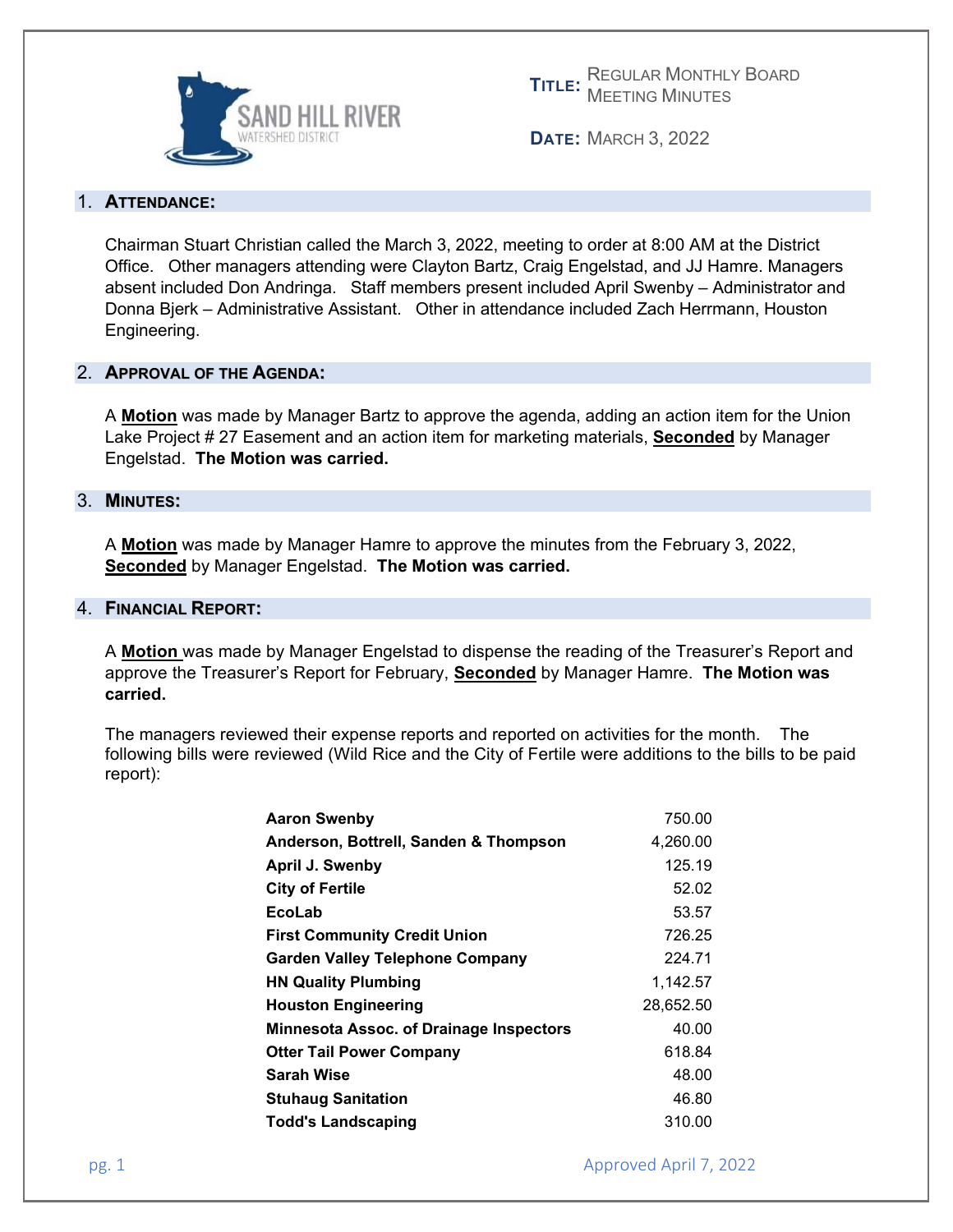| <b>Wild Rice Electric</b> | 130.88    |
|---------------------------|-----------|
| <b>TOTAL</b>              | 37.181.33 |

A **Motion** was made by Manager Engelstad to approve and pay the bills with a total of \$37,181.33 **Seconded** by Manager Bartz. **The Motion was carried.** 

#### 5. **ADMINISTRATOR REPORT:**

**Vesledahl Wetland Banking:** After last month's discussions regarding the timelines, Swenby had several meetings with MnDOT. They have reconsidered their timelines and have now offered a 3 day turnaround time for the removal of beaver dams and obstructions. A draft letter was provided to the managers. MnDOT plans to give this to the landowners.

During the meetings, Swenby reported that they also discussed the parameters of their proposed agreement as a long-term solution for drainage. Swenby is still discussing the options of a legal ditch system with MnDOT, indicating that any special assessment is likely meniscal for MnDOT. Swenby met with Legislators to continue working on Plan B and provided to them the information they have asked for (legal descriptions) to begin the language for a bill. Swenby is hoping to personally meet with Legislators at the Legislative Breakfast for an update on the bill.

Herrmann and Swenby are working through a couple of ideas of extending the ditch or possibly making a water management project.

**MADI**: MN Association of Drainage Inspectors Spring Conference is March 9 and 10, 2022 in Willmar, MN. Swenby will be attending. Information/agendas were given to the managers.

**MAWD Legislative Breakfast:** Swenby will be attending the Legislative Breakfast on March 16 and 17 in St. Paul.

**MAWA**: Swenby will attend the MAWA Meeting on March 16 in St. Paul.

**March Conference:** Swenby will attend the FDRWG March Conference on March 22 and 23 in Moorhead. She was asked to participate in the KFGO radio show with Joel Heitkamp during the conference. Swenby plans to highlight the watershed district efforts, namely the district award for the Watershed District Project of the Year.

**1W1P:** The steering committee met in February. They will meet again in March. They have decided to tackle the Work Plan. All members are working together taking sections of the Work Plan.

**Manager Orientation**: BWSR staff in the Red River Basin will host a NW MN Watershed District Mangers Orientation/Refresher. This was scheduled for February but was postponed due to weather. The new date is March 14, 2022. Training opportunities planning to cover topics such as Watershed District Law (103D), Open Meeting Law/Data Practices, Drainage Law (103E), Flood Damage Reduction (FDR) Meditation Agreement, Staff/Board relationships. The managers were asked to let Swenby know if they can attend. Swenby will be attending. Manager Andringa attended in Warren.

**MN Historical Building Grant:** The final draft was submitted.

**Sand Hill Water Quality/Liberty Township:** Herrmann and Swenby met with Liberty Township. Swenby is exploring funding options for a CPL grant (10% cost share/local) and a FEMA grant. CPL's next grant period ends in August and staff would like to submit for that grant, but we need to be further along in the process regarding planning and cost estimates. We will be using the project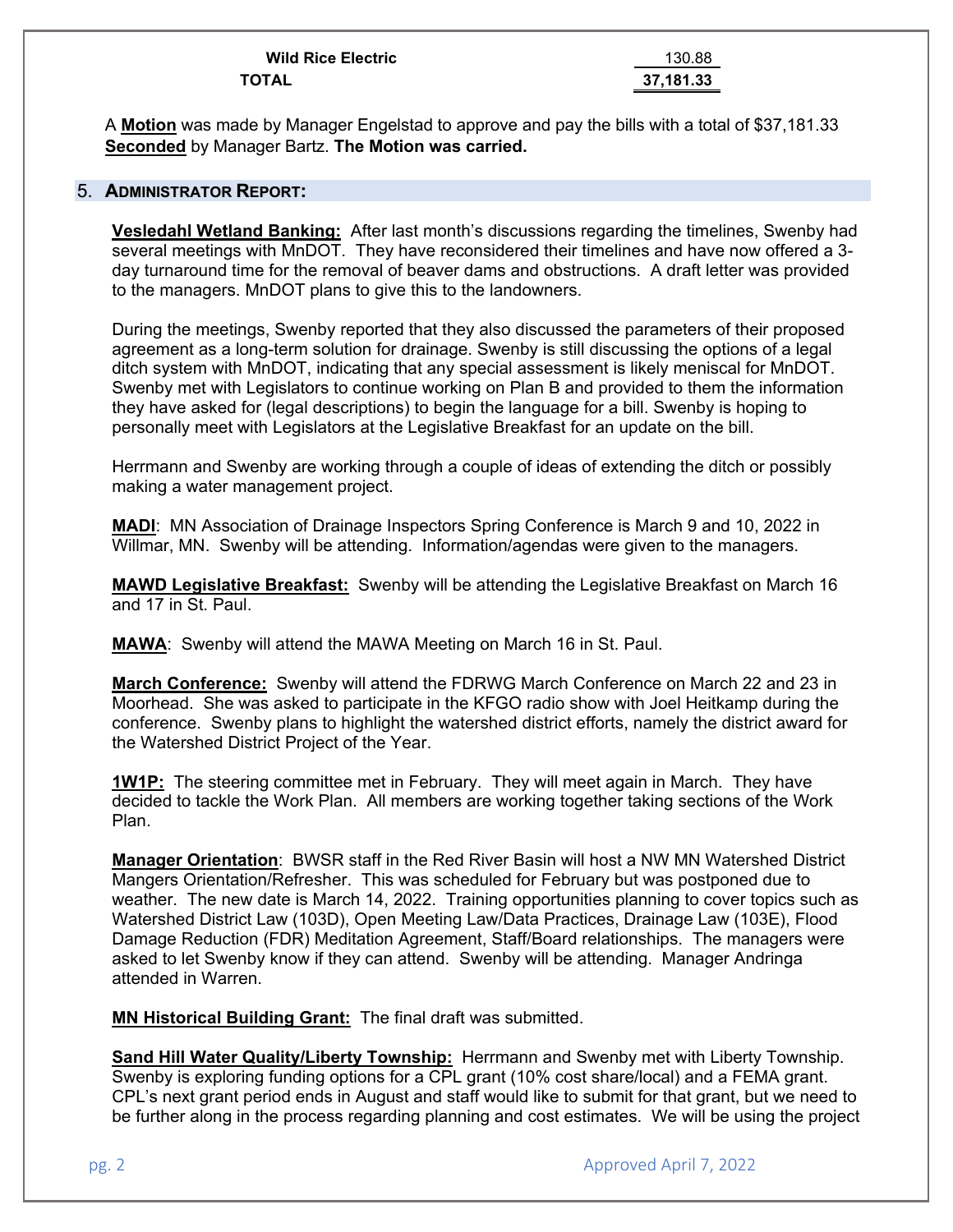team process to continue to advance the project. This area will be ear marked for FEMA funding and Swenby has been in contact with the County and their consultants regarding this area.

**SH Ditch:** Swenby has submitted a data request to Polk County for the years of 1949 through 1960 for the Sand Hill Ditch when the system was turned into a 103E drainage system.

**Project #24:** After talking with our attorney, Swenby stated it was suggested that the district use MN Statute 103E.805 to remove parcels from an assessed area. Swenby has contacted Phillip Hamre about his concerns and has spoken to his attorney about what it needed to move forward with removing his parcel from the assessed area. Swenby has been working with Polk County and that total amount paid by Hamre for the project was \$37,462.01 along with \$879.90 in maintenance, through the 2021 taxes. The district is not obligated to repay those costs and would be a board decision to do so.

The managers were given an amortization schedule for the petition for Daryl Chisholm to use Project # 24 as an outlet. It is amortized over 11 years (2022 – 2032) and includes the interest amounts at 1.25% and 3.5% for parcel 39.00167.00 which was added to SHRWD Ditch #24. The county is only able to charge 3.5% because that was the original amount on the original assessment (apparently is it a software issue). To combat this, the county will collect 3.5% and disburse that to the watershed and at the end of the year, Swenby will verify that the taxes have been paid and cut a check annually to Mr. Chisholm to offset the agreed upon interest rate and refund him the difference between the 1.25% and the 3.5%. Mr. Chisholm has been notified and it was explained to him that this would be recorded in our minutes.

**Strategic Planning**: The next strategic planning meeting is set for March 30, 2022.

**Benefits:** MN PEIP, the districts benefits, is now offering vision coverage. According to our Personnel Policy only dictate that an employee must work 33 hours a week to receive compensation for benefits from the district. However, the district does not dictate that part time employees are not eligible to pay out of pocket. To qualify, two people from the organization must enroll. Swenby asked managers were interested to call her and then she would talk to the district accountant to find out how the payroll portion works, and the legalities for the premium being not taxed. The monthly premium is \$6.41 for Single and \$15.33 for family.

## 6. **ENGINEER'S REPORT***.*

**Liberty-Reis Erosion (SH Ditch Bank Stabilization):** HEI is developing a path forward to best align the project with potential funding. Herrmann gave an update of an option for an immediate fix. Swenby and Herrmann are working on some funding options before formally presenting to the board.

**MN Highway 102 Boundary:** Hermann has verified that the crossing 250' (+/) southeast of Burnham Creek crossing can handle added flows. The district will submit this verification to MnDOT. Herrmann has also developed documentation that the proposal/boundary change will not have adverse harm. Both watershed districts will need to petition BWSR.

**Ditch 9 and 119:** Herrmann has finalized the total acreages. The average county market ag value was used for the parcels adjoining the ditch and is \$3,800 per acre. The payment rate for agricultural land will be 100% of average county market ag value.

The payment rate land within the current physical ditch extents, but outside the current ditch right of way will be 50% of average county market ag value. The same analysis was used for Ditch 119. The average county market ag value was used for the parcels adjoining the ditch and is \$3,330. Herrmann verified that the values were verified with the county. The payment percentages from Ditch 9 are proposed to be used for Ditch 119.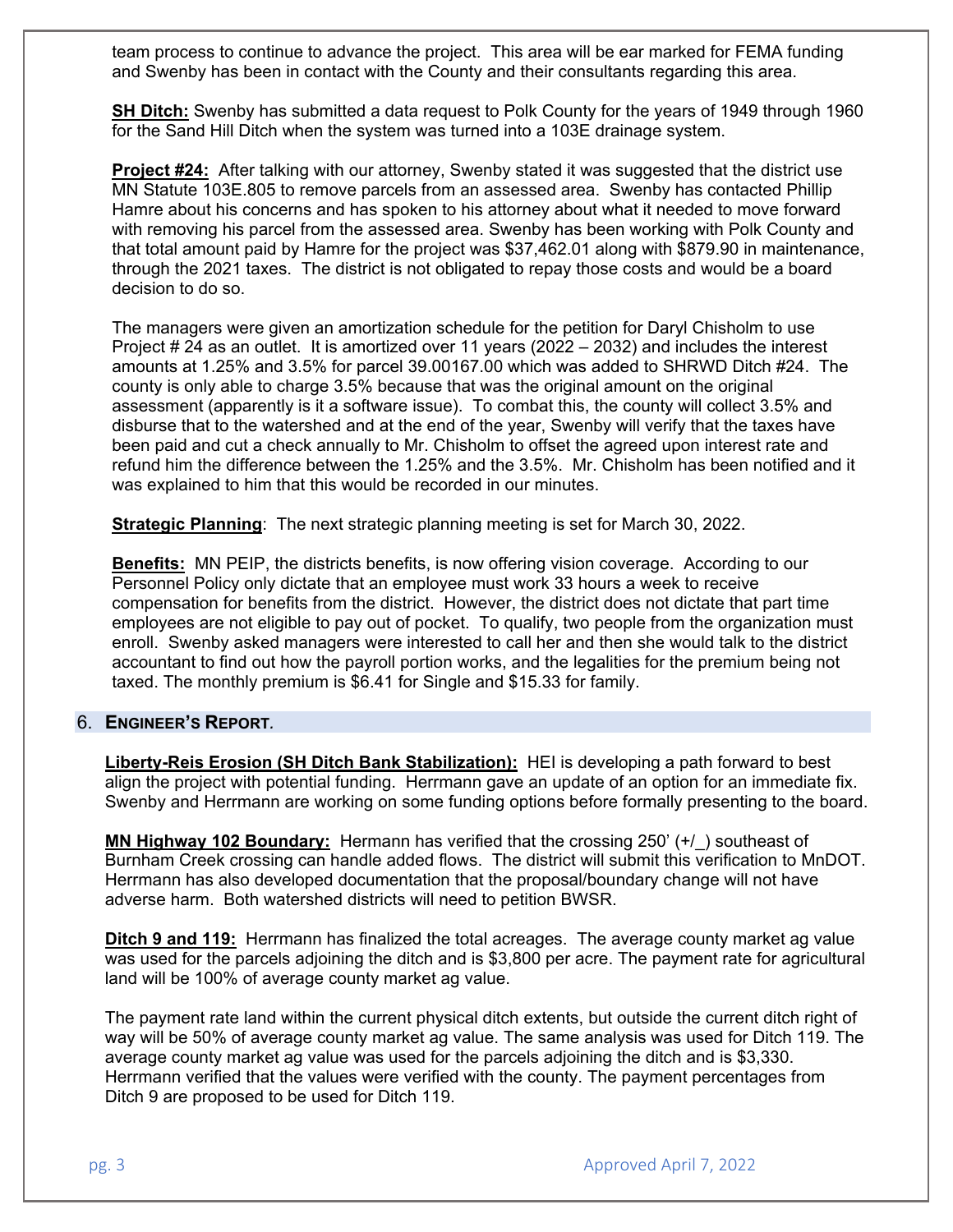The Board discussed payment rates for road right-of-way for each ditch system and felt payment for road right-of-way was reasonable to ensure ditch land rights exist regardless of the road. The appropriate payment rate for road right of way on Ditch 9 was estimated at 10% of the average county market ag value based on the limited use ag use potential for these acres. The appropriate payment rate for road right-of-way on Ditch 119 was estimated at 20% of the average county market ag value based on the limited use ag use potential for these acres. The Board felt that increased value for road right-of-way on Ditch 119 was reasonable because some ag use has historically been available for land under County road easement, but outside of the ditch footprint.

**Ditch recording:** Herrmann will obtain some costs to record all the legal descriptions of our ditches in preparation for recording.

## 7. **ACTION ITEMS***.*

**Pens:** *A Motion was made by Manager Bartz to purchase pens for the Polk County Fair for marketing, Seconded by Manager Englestad. The Motion was carried.* 

**Advisory Committee 1W1P:** The board is asked to consider Advisory Committee members. Each entity suggests people who they would like to represent them on the Advisory Committee. As staff and a member of the steering committee Swenby will be on this committee. She recommends that the district expend funds to authorize Herrmann to represent the district in this role. Are there others? You will be asked to make recommendations to the Policy Committee (action items) for members you would like to serve the district.

*A Motion was made by Manager Engelstad recommend Herrmann as a representative on the Advisory Committee for the SHRW 1W1P, Seconded by Manager Hamre, The Motion was carried. Funds to cover these costs will use the Petition Funds – Technical Engineering category.*

**Union Lake/ Prudhomme Easement:** A draft easement has been presented to the landowner and the draft is presented to the managers for approval. The attorneys have worked to develop language that is suitable for both parties.

*A Motion was made by Manager Bartz to approve the easement as presented, Seconded by Manager Engelstad,* **The Motion was carried.**

**Damage Statements – Ditch 9***: A Motion was made by Manager Engelstad to approve as amended damages statements to include 10% of the average county market ag value for road right-of-way required for Ditch 9, Seconded by Manager Hamre, Carried.* 

**Damage Statements – Ditch 119:** *A Motion was made by Manager Engelstad to approve the presented damages statements to include 20% of the average county market ag value for road right-of-way required for Ditch 119, Seconded by Manager Hamre, Carried.* 

**Order for Public Hearing Ditch 9:** Manager Hamre moved, seconded by Manager Engelstad for adoption of the following Findings and Order:

## *Findings:*

1. The Polk County Ditch No. 9 previously determined that the implementation of *permanent buffer strips of perennial vegetation adjacent to Polk County Ditch No. 9 are necessary to control erosion and sedimentation, improve water quality, or maintain the efficiency of the drainage system.*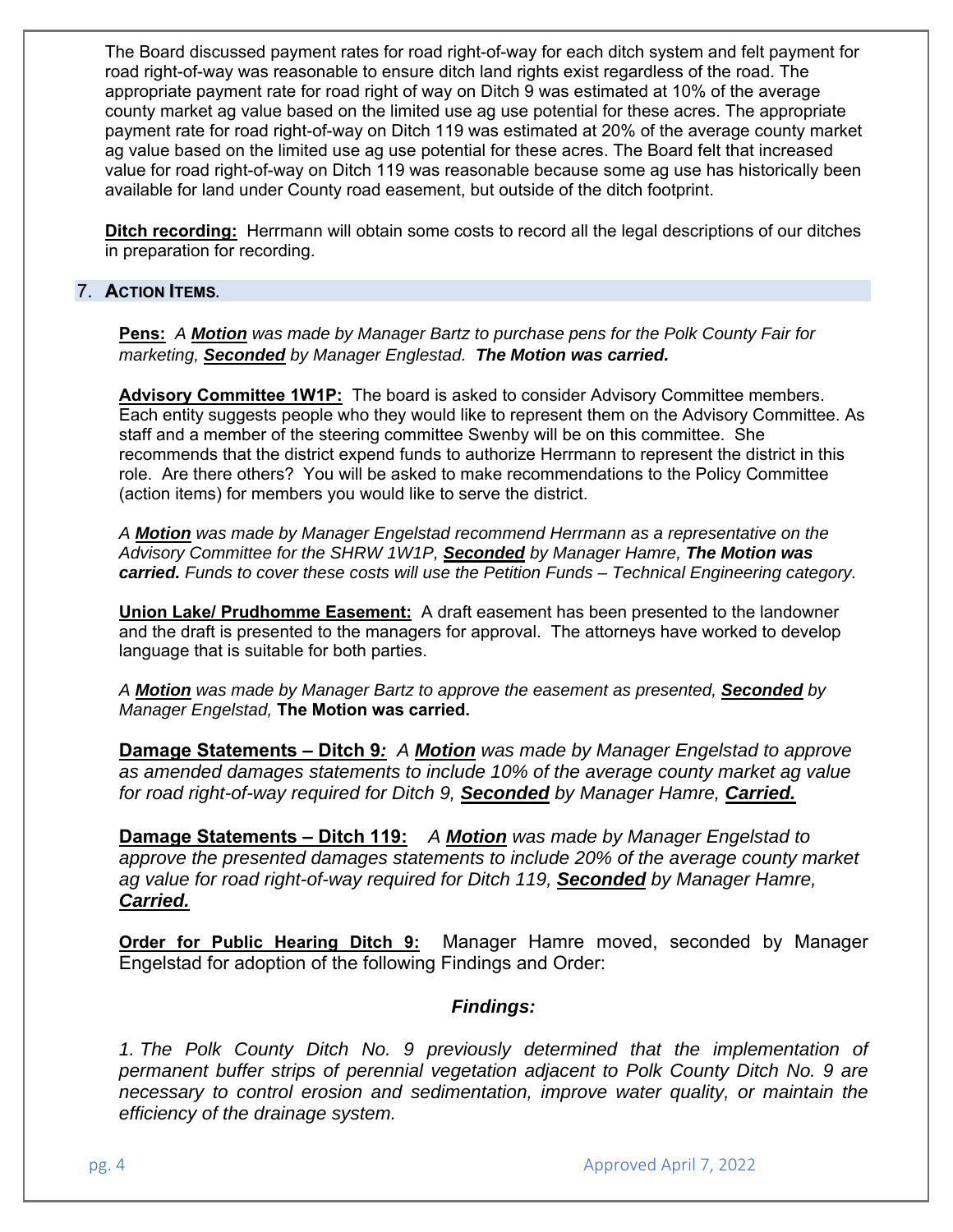*2. Engineer Zachary Herrmann of Houston Engineering, Inc. was appointed to examine Polk County Ditch No. 9 and investigate the repair of Polk County Ditch No. 9, including the incremental implementation of vegetated ditch buffer strips.* 

*3. The drainage authority determined damages for the right of way values of the project pursuant to Minn. Stat. § 103E.315, subd. 8.* 

*4. The damages statement, including an explanation of how the damages were determined for each property affected by the project, and filed the damages statement with the Secretary on March 3, 2022.* 

#### *Order:*

*Based on the foregoing Findings and the entire record of proceedings before the Board, the Board, acting as the drainage authority for Ditch 9, hereby orders as follows:* 

*A. The Secretary will prepare a property owners' report pursuant to Minn. Stat. § 103E.323, subd. 1, clauses (1), (2), (6), (7), and (8) and mail a copy of the property owners' report and damages statement to each owner of property affected by the proposed project.* 

*B. A hearing on the engineer's report and the viewers' damages statement shall be held on March 30, 2022 at 10 a.m at the Sand Hill River Watershed District office (219 North Mill Street, Fertile, MN 56540).* 

*C. At least ten days before the hearing, the Secretary shall give notice by mail of the time and location of the hearing to the owners of property and political subdivision likely to be affected by the project.* 

*After discussion, the Board Chair called the question. The question was on the adoption of the foregoing findings and order, and there were*  $\underline{4}$  yeas,  $\underline{0}$  nays,  $\underline{1}$ *absent, and \_\_0\_\_\_ abstentions as follows:* 

|              | Yea | Nay | Absent | Abstain |
|--------------|-----|-----|--------|---------|
| Christian    |     |     |        |         |
| Andringa     |     |     |        |         |
| Hamre        |     |     |        |         |
| <b>Bartz</b> |     |     |        |         |
| Engelstad    |     |     |        |         |

**Upon vote, the Chair declared the motion passed and the Findings and Order adopted.** 

**Order for Public Hearing Ditch 119:** Manager Hamre moved, seconded by Manager Englestad for adoption of the following Findings and Order:

## *Findings:*

1. The Polk County Ditch No. 119 previously determined that the implementation of *permanent buffer strips of perennial vegetation adjacent to Polk County Ditch No. 119*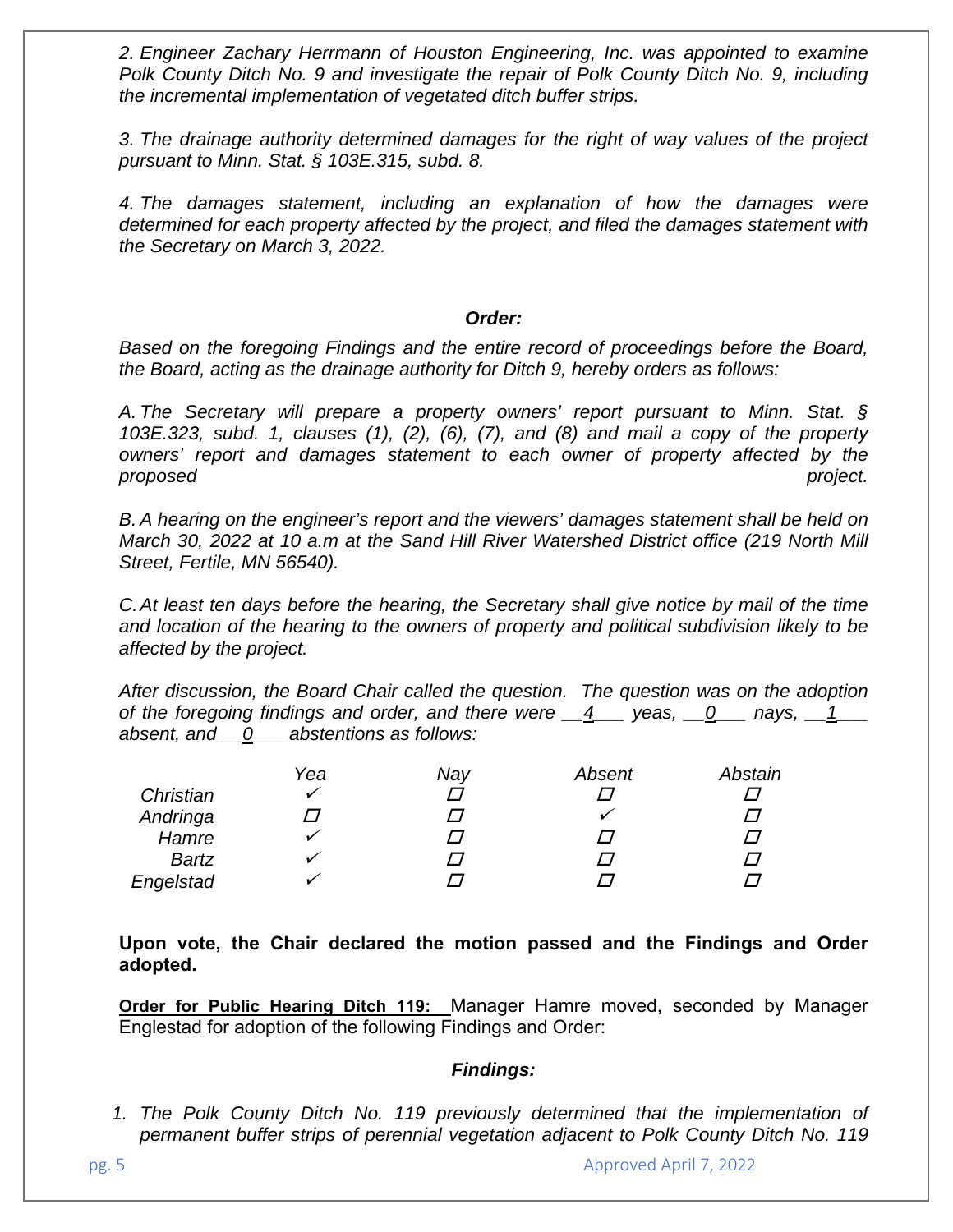*are necessary to control erosion and sedimentation, improve water quality, or maintain the efficiency of the drainage system.* 

- *2. Engineer Zachary Herrmann of Houston Engineering, Inc. was appointed to examine Polk County Ditch No. 119 and investigate the repair of Polk County Ditch No. 119, including the incremental implementation of vegetated ditch buffer strips.*
- *3. The drainage authority determined damages for the right of way values of the project pursuant to Minn. Stat. § 103E.315, subd. 8.*
- *4. The damages statement, including an explanation of how the damages were determined for each property affected by the project, and filed the damages statement with the Secretary on March 3, 2022.*

#### *Order:*

*Based on the foregoing Findings and the entire record of proceedings before the Board, the Board, acting as the drainage authority for Ditch #119 hereby orders as follows:* 

- *A. The Secretary will prepare a property owners' report pursuant to Minn. Stat. § 103E.323, subd. 1, clauses (1), (2), (6), (7), and (8) and mail a copy of the property owners' report and damages statement to each owner of property affected by the proposed project.*
- *B. A hearing on the engineer's report and the viewers' damages statement shall be held on March 30, 2022 at 11 a.m. at the Sand Hill River Watershed District office (219 North Mill Street, Fertile, MN 56540).*
- *C. At least ten days before the hearing, the Secretary shall give notice by mail of the time and location of the hearing to the owners of property and political subdivision likely to be affected by the project.*

*After discussion, the Board Chair called the question. The question was on the adoption of the foregoing findings and order, and there were \_\_4\_\_\_ yeas, \_\_\_\_0\_ nays, \_\_\_1\_\_ absent, and \_\_0\_\_\_ abstentions as follows:* 

|              | Yea | Nay | Absent | Abstain |
|--------------|-----|-----|--------|---------|
| Christian    |     |     |        |         |
| Andringa     |     |     |        |         |
| Hamre        |     |     |        |         |
| <b>Bartz</b> |     | , , |        |         |
| Engelstad    |     |     |        |         |

**Upon vote, the Chair declared the motion passed and the Findings and Order adopted.** 

#### 8. **OTHER BUSINESS**

The managers received information from the Minnesota Association of Drainage Inspectors, the FDRWG, and MAWD.

#### 9. **PERMITS:**

pg. 6 Approved April 7, 2022